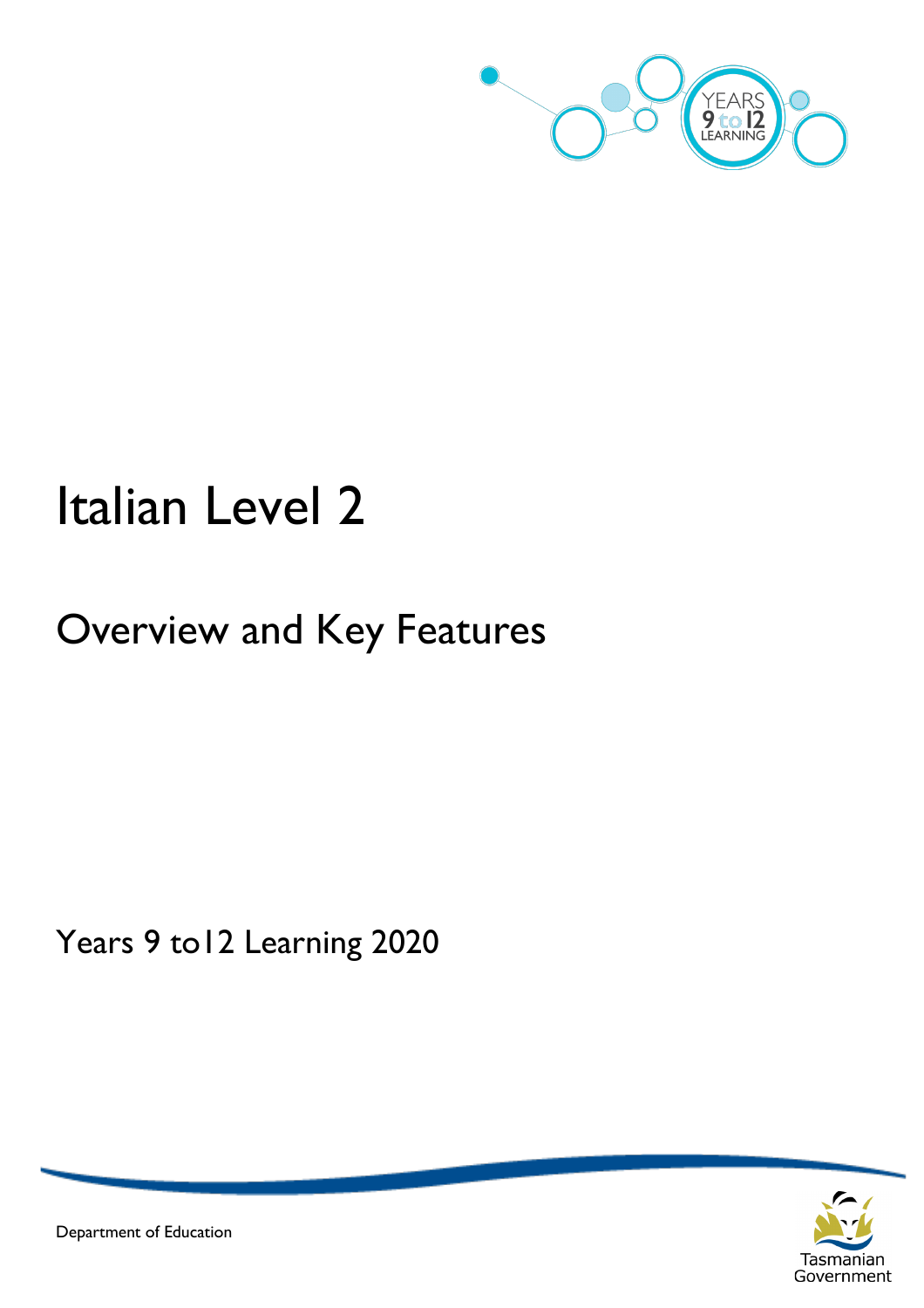

### **The purpose of this paper**

The purpose of this paper is to provide information regarding the overview and key features of the proposed Italian Level 2.

It is designed to enable all interested stakeholders to reflect and provide feedback on key features including learning outcomes, structure, sequencing and likely content. This feedback will be considered in writing the draft course.

#### Consultation

Throughout the course, development process there will be four opportunities for formal stakeholder consultation:

- Course Scope
- Structural Overview and Key features (Nov/Dec 2020)
- Initial Draft Course (March 2021)
- Final Draft Course (June 2021)

This paper represents the second of four course consultation points for teachers to engage in the course development process for Italian Level 2.

#### Course Rationale

The study of Languages promotes and contributes to a socially cohesive society that values, respects and appreciates different points of view and cultural, social, linguistic and religious diversity. Language is the basis of communication and human interaction. Learning an additional language provides students with opportunities to reflect on their own first language, to develop knowledge, skills and understanding that will allow them to function successfully in the ever-changing world of the 21<sup>st</sup> century. Italian exposes students to Italian-speaking communities, their cultures and traditions both in Australia and in other countries. Having the ability to communicate in Italian will also contribute to Tasmanian society and the economy in coming decades, providing students with a range of opportunities for personal, vocational and professional growth.

Italian Level 2 is designed for students who have no prior experience of learning the language. It is also suitable for students who have already had some exposure to Italian at primary or high school and wish to review their earlier learnings before moving on to more challenging language learning experiences at Level 3. Italian Level 2 is not intended for background speakers of the language.

Developed to reflect the concepts outlined in the renewed Common Curriculum and Assessment Framework for Languages (CCAFL), *Italian Level 2* will provide students with the opportunity to develop interpersonal, analytical and presentational skills through reading, writing, speaking, viewing and listening to modern standard Italian. Because language and culture are inseparable and therefore interdependent, the study of Italian Level 2 will help students to understand how language works as a system that is intrinsically interconnected with cultural knowledge. Using Personal, Community and Global perspectives drawn from the CCAFL, *Italian Level 2* students will build the capacity to make social, cultural and economic contributions in the Australian context through their knowledge of the language and interest in Italian-speaking communities, thereby enriching their capacity for intercultural understanding.

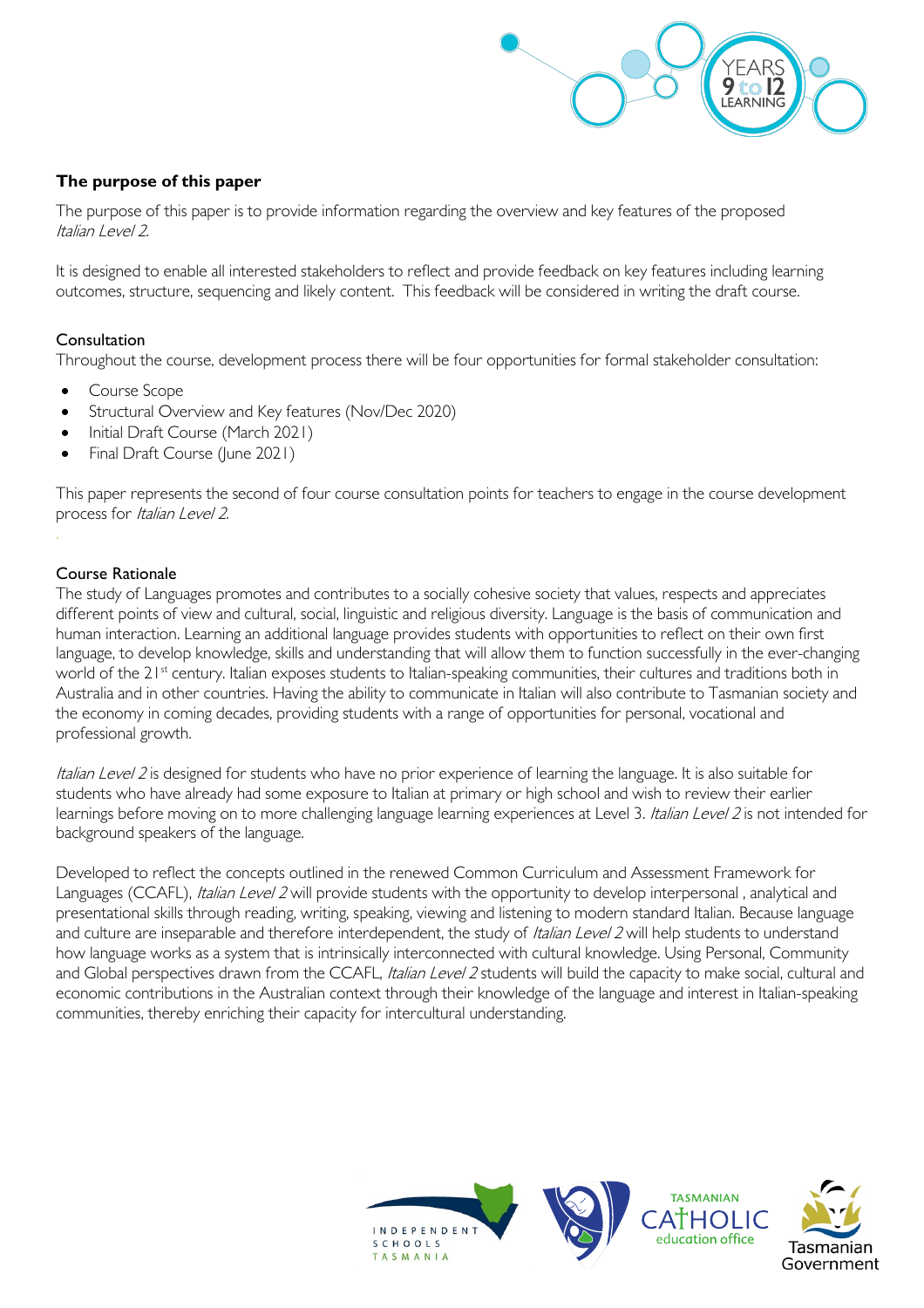

#### Years 9 to 12 Curriculum Framework

[Years 9 to 12 Education Framework](https://publicdocumentcentre.education.tas.gov.au/library/Shared%20Documents/Years-9-to-12-Education-Framework.pdf) informs the design of the Italian Level 2 course and it fits within the Disciplinary Study focus area of the Years 9 to 12 Curriculum Framework.

#### Pathways in

The Italian Level 2 course provides an entry point to learning Italian and also enables learning continuity for Learners who have had limited or intermittent learning experiences in Australian Curriculum: Italian.

#### Learning Outcomes

On successful completion of this course and within the linguistic parameters outlined in this course, learners will be able to:

- exchange information, opinions, ideas and experiences in Italian and reflect on knowledge and understanding of the relationship between language and culture
- understand, reflect on and respond to texts presented in Italian, and mediate between languages and cultures
- create Italian to express ideas, demonstrating knowledge and understanding of language as a system and the relationship between language and culture.

#### Course Structure



#### Modules Available

Core 1: Identity

Core 2: Responsibility

Core 3: Legacy

#### Course Delivery

The modules will be delivered sequentially.